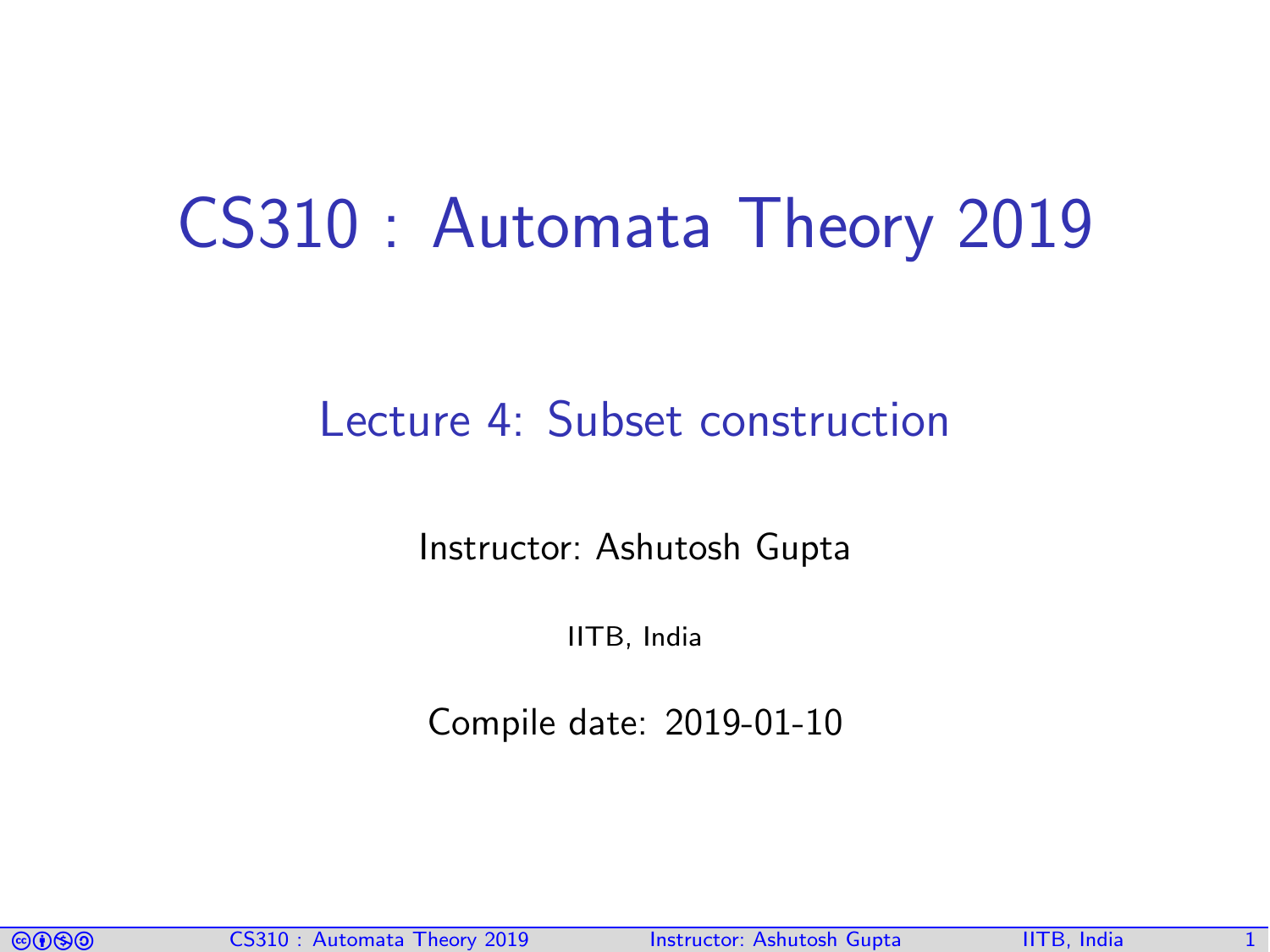### Announcements

- I Join piazza (some students have not joined yet; all communications via piazza)
- ▶ First quiz timing? 7PM  $23(W)$ ,  $24(T)$ ,  $25(F)$ ,  $26(S)$  Jan30

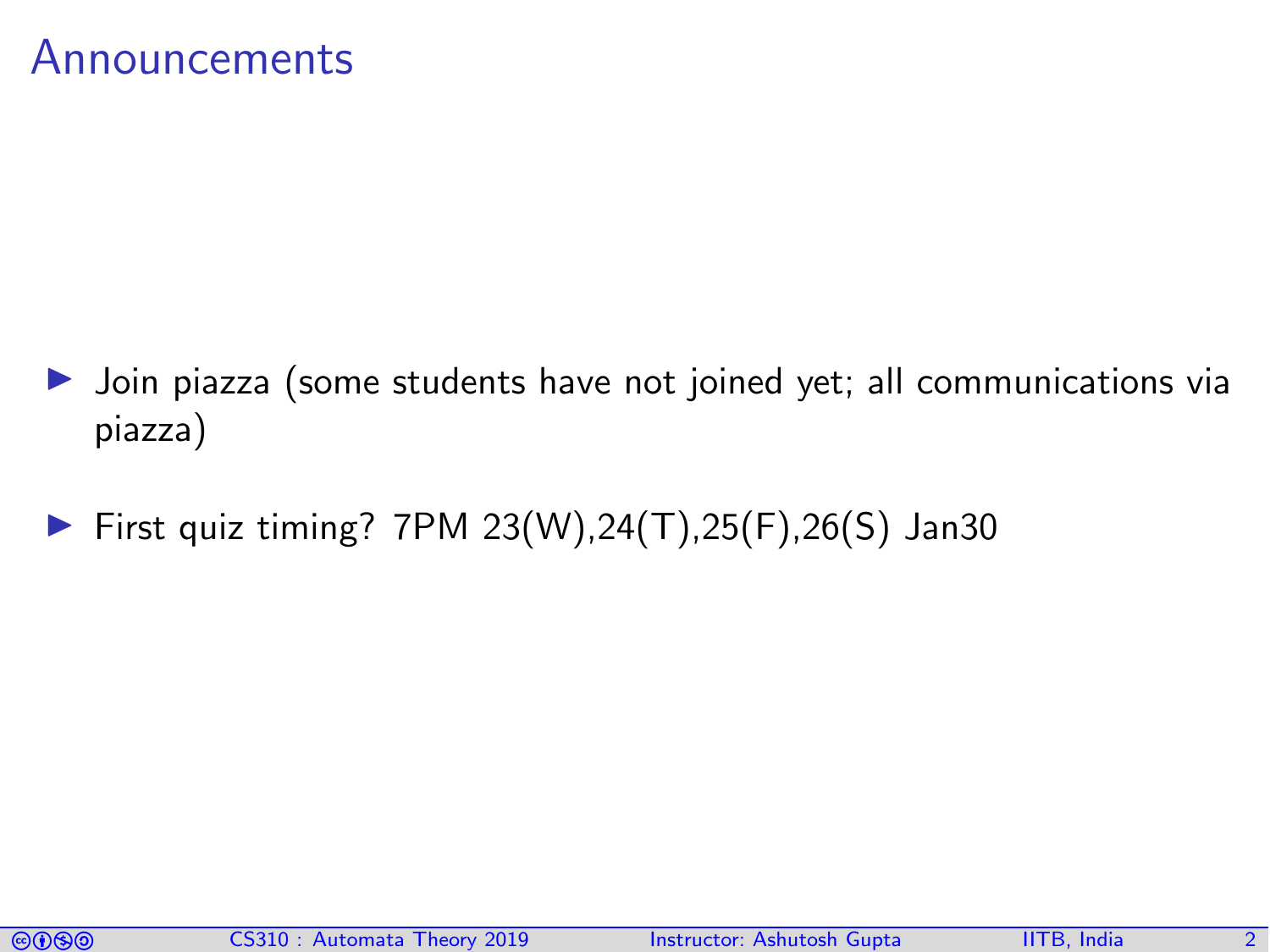## What we have seen?

We have seen two fundamental definitions of automata theory





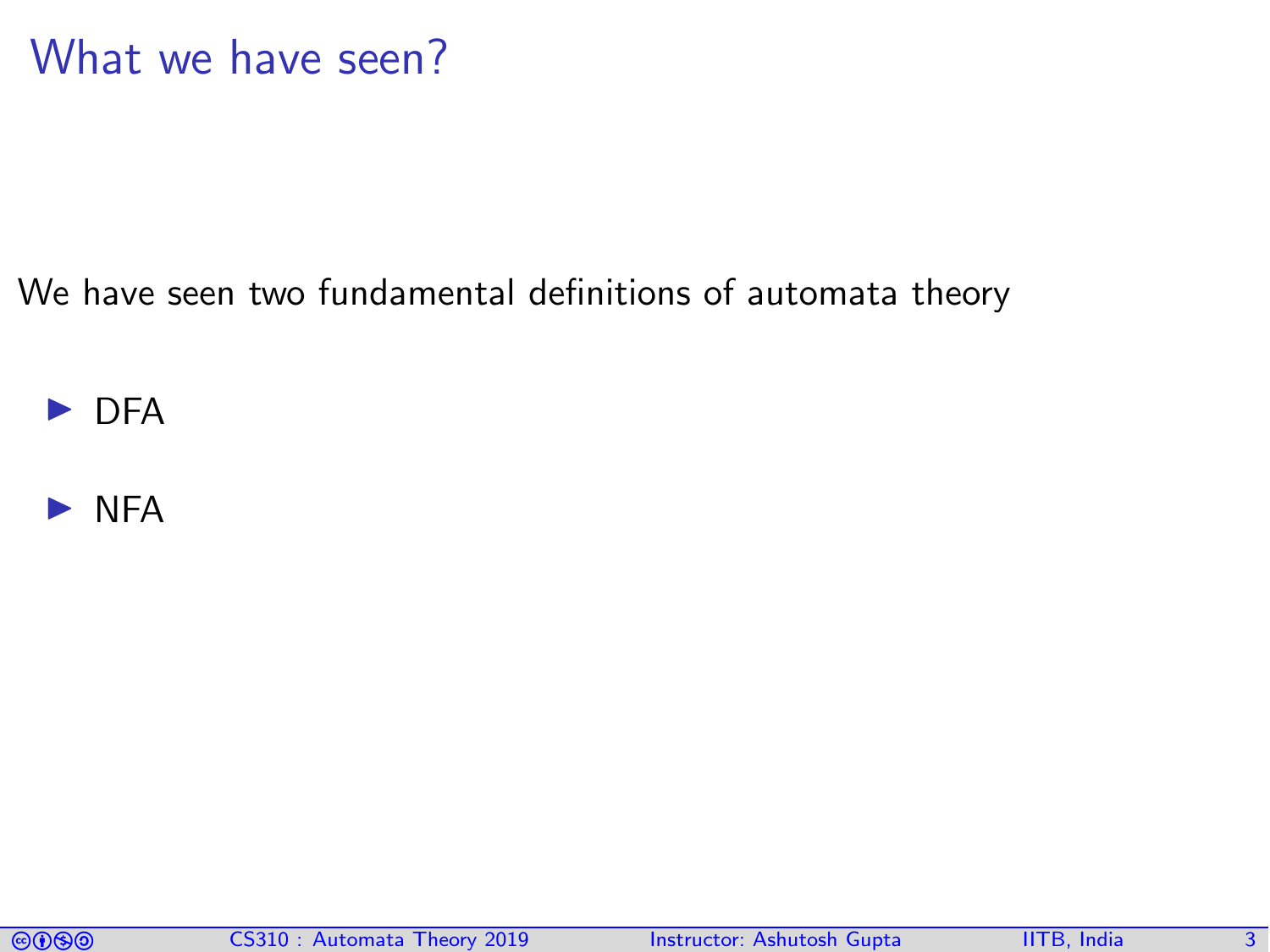## Reverse question

<span id="page-3-0"></span>Theorem 4.1 For each NFA  $A=(Q,\Sigma,\delta,q_0,F)$ , there is a DFA A' such that  $L(A)=L(A').$ 

Wait! First non-trivial theorem. Can you see why this may be true?

NFAs have more transitions, but still do not recognize more languages.

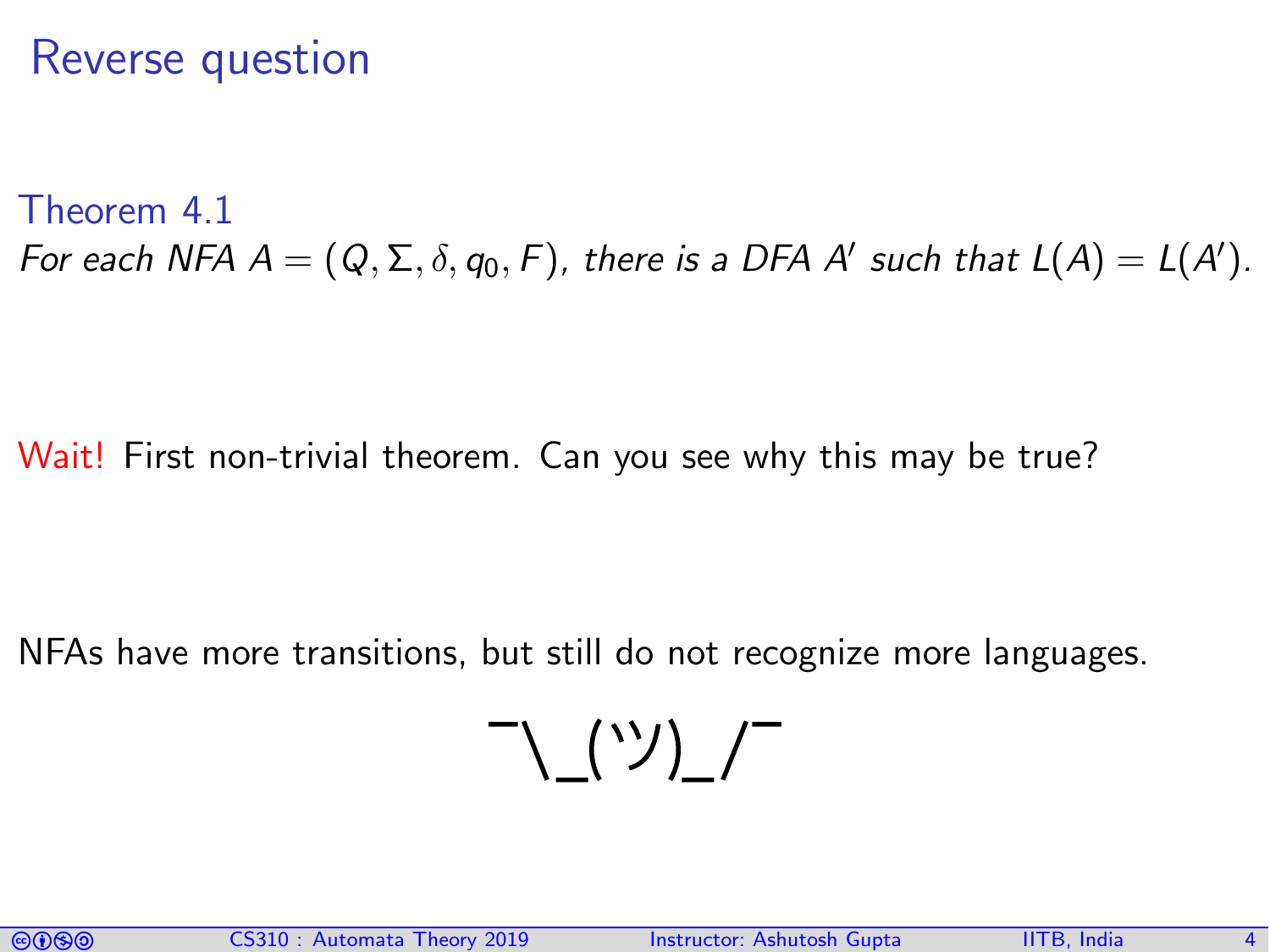Meta comment on automata theory

#### Most of the theorems in automata theory are about

#### constructing an automaton

that satisfies certain property and recognizes a given language.

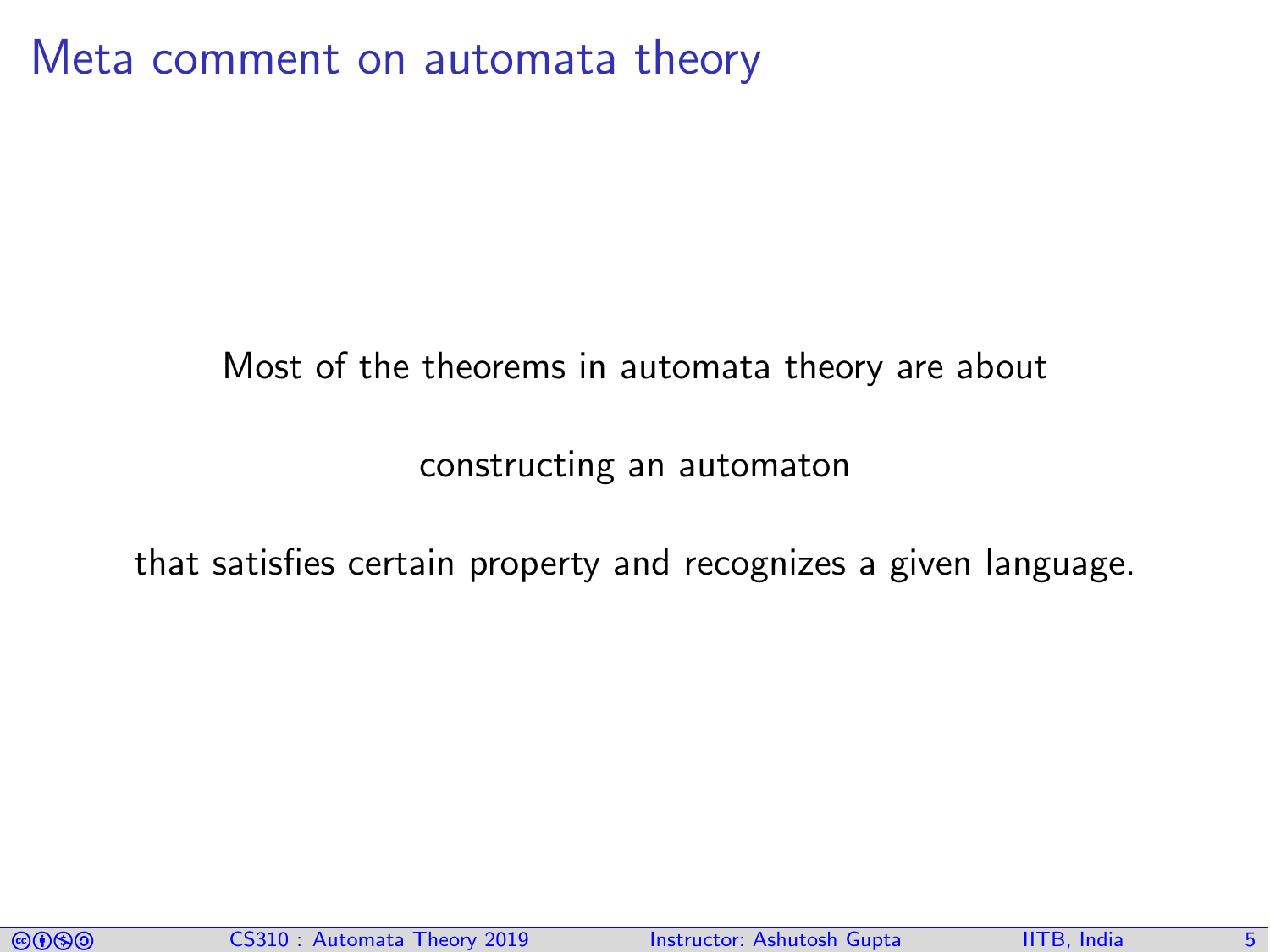## Subset construction

We had NFA  $A = (Q, \Sigma, \delta, q_0, F)$ .

Let us construct the following DFA

$$
A'=(\mathfrak{p}(\mathit{Q}),\Sigma,\delta',\{q_0\},\digamma'),
$$

where

\n- for each 
$$
S \subseteq Q
$$
,  $\delta'(S, a) \triangleq \bigcup_{q \in S} \delta(q, a)$ , and
\n- $F' \triangleq \{S \subseteq Q | S \cap F \neq \emptyset\}$ , i.e., all subsets of  $Q$  that have states from  $F$ .
\n

We will prove that  $L(A') = L(A)$ .

First let us see the construction on an example.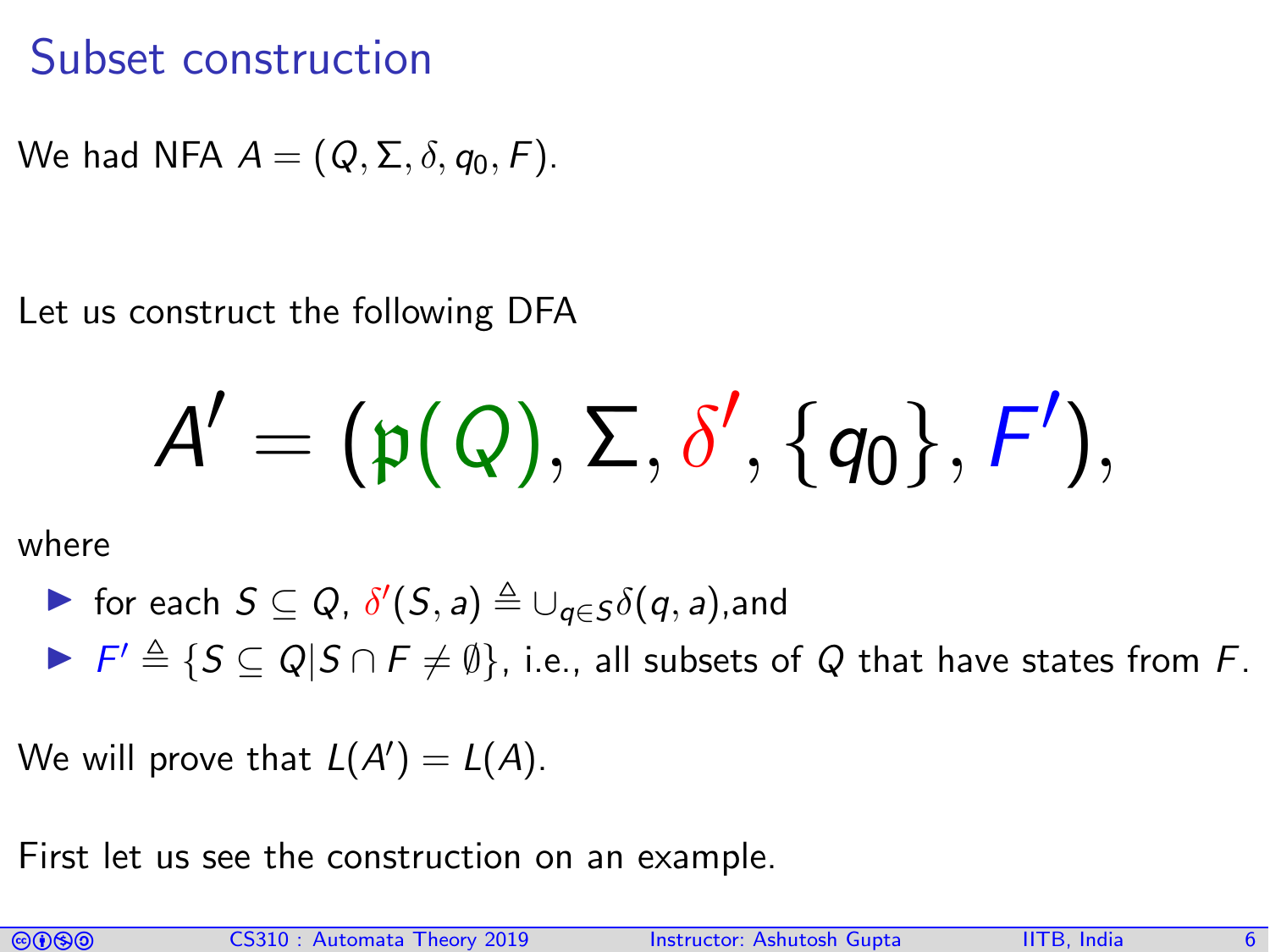## Example: subset construction

Example 4.1



The following is a DFA obtained by subset construction.

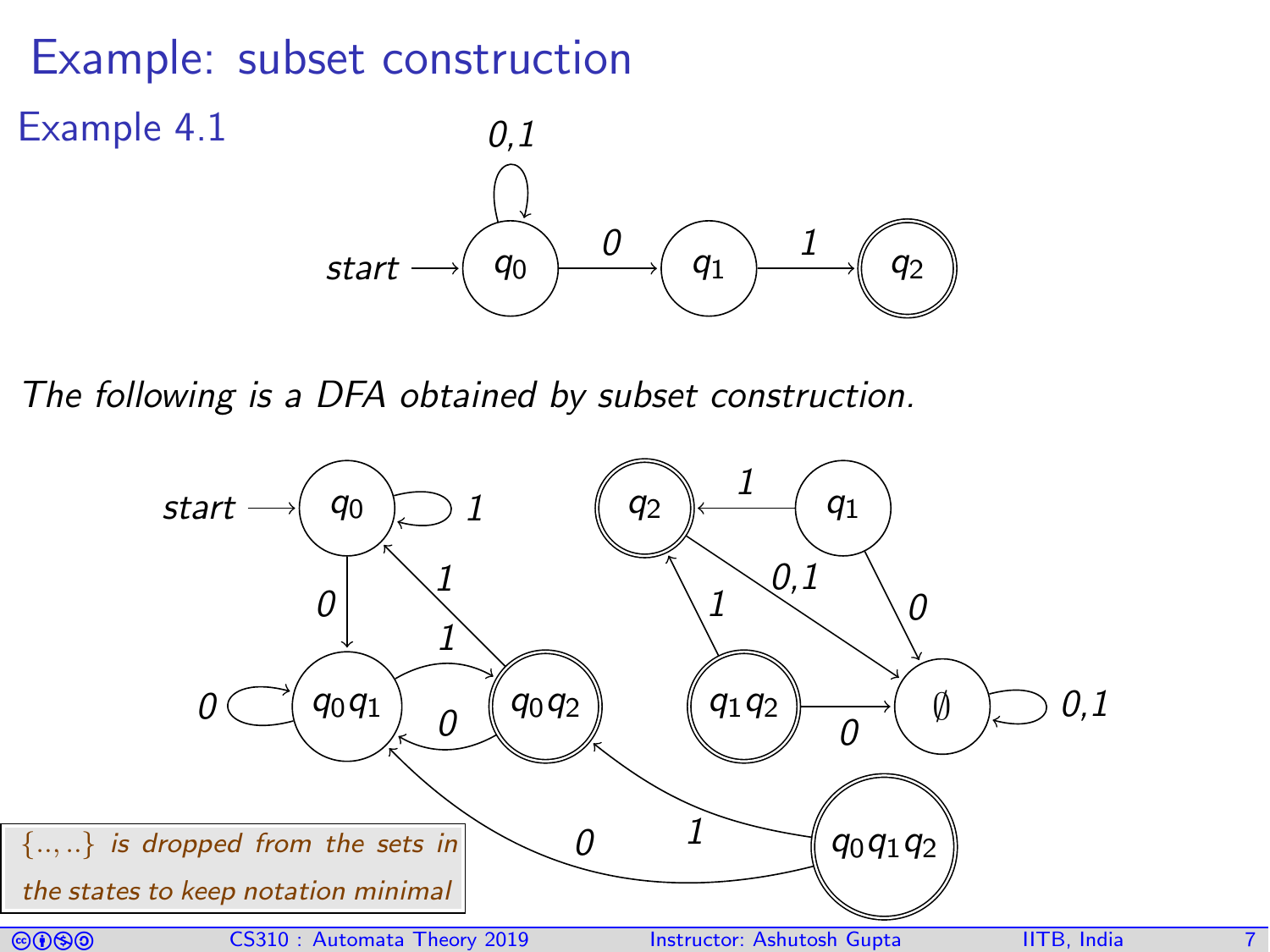## Example: continued

The names of states have no meaning.

By giving them ordinary names, it is clear that the following is just a DFA.



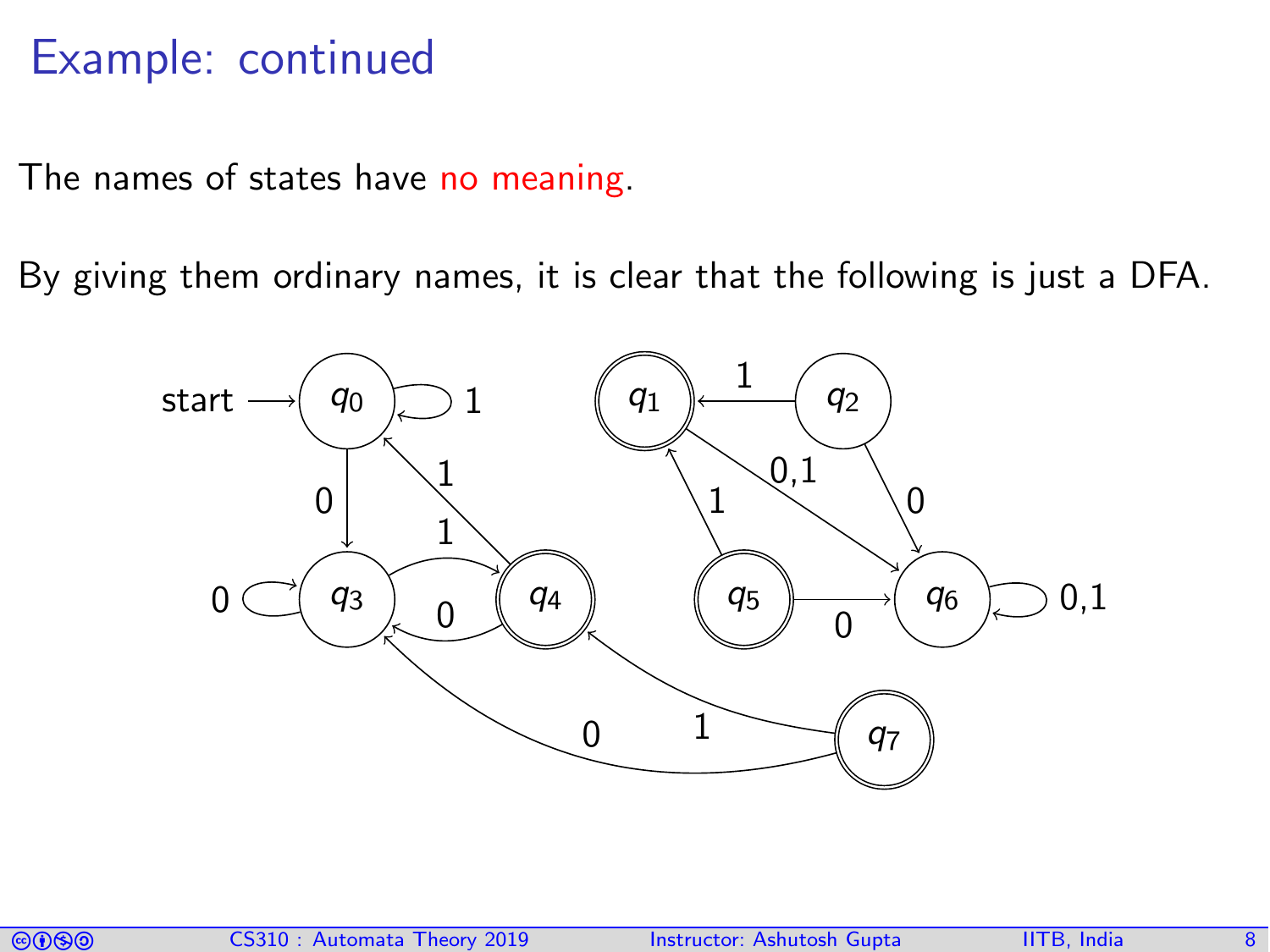## Proof of correctness of subset construction

#### Proof of theorem [4.1.](#page-3-0)

Let us recall! We had NFA  $A = (Q, \Sigma, \delta, q_0, F)$  and we constructed DFA

$$
A'=(\mathfrak{p}(\mathit{Q}),\Sigma,\delta',\{q_0\},F')
$$

where for each  $S\subseteq Q$ ,  $\delta'(S,a)\triangleq \cup_{q\in S}\delta(q,a)$  and  $F'\triangleq \{S\subseteq Q|S\cap F\neq \emptyset\}.$ 

We will first prove

$$
\hat{\delta}(q_0, w) = \hat{\delta'}(\{q_0\}, w)
$$

by induction on the length of w.

#### Exercise 4.1

How does the above equality type-check?



...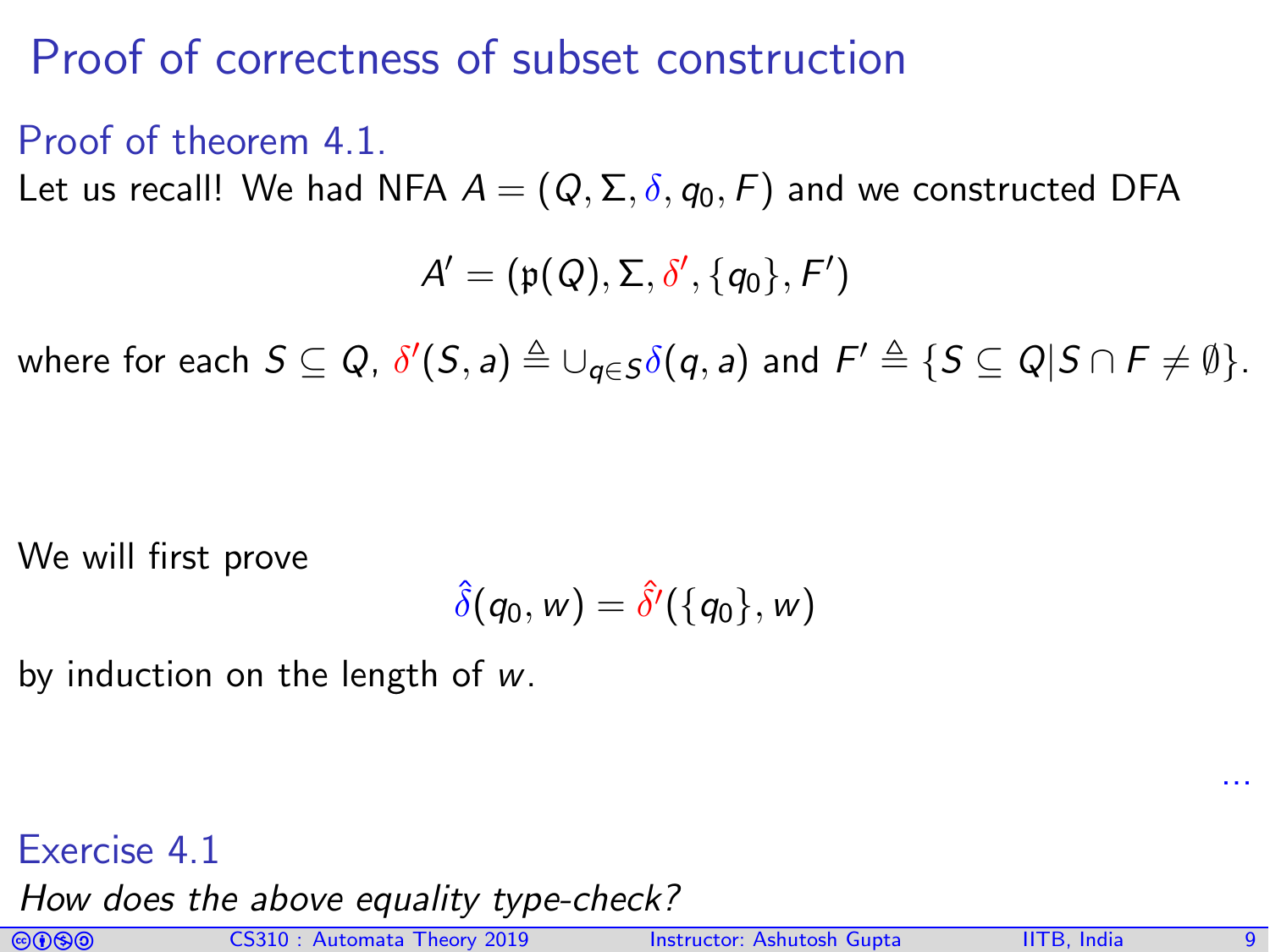Proof of correctness of subset construction (contd.)

#### Proof of theorem [4.1\(](#page-3-0)contd.).

#### base case:

Let  $w = \epsilon$ .

 $\hat{\delta}'(\{q_0\},\epsilon)=\{q_0\}$ 

 $\hat{\delta}(q_0, \epsilon) = \{q_0\}$  due to the def of NFA extended transitions

due to the def of DFA extended transitions

Therefore,

 $\hat{\delta}(q_0, \epsilon) = \hat{\delta'}(\{q_0\}, \epsilon)$ 



...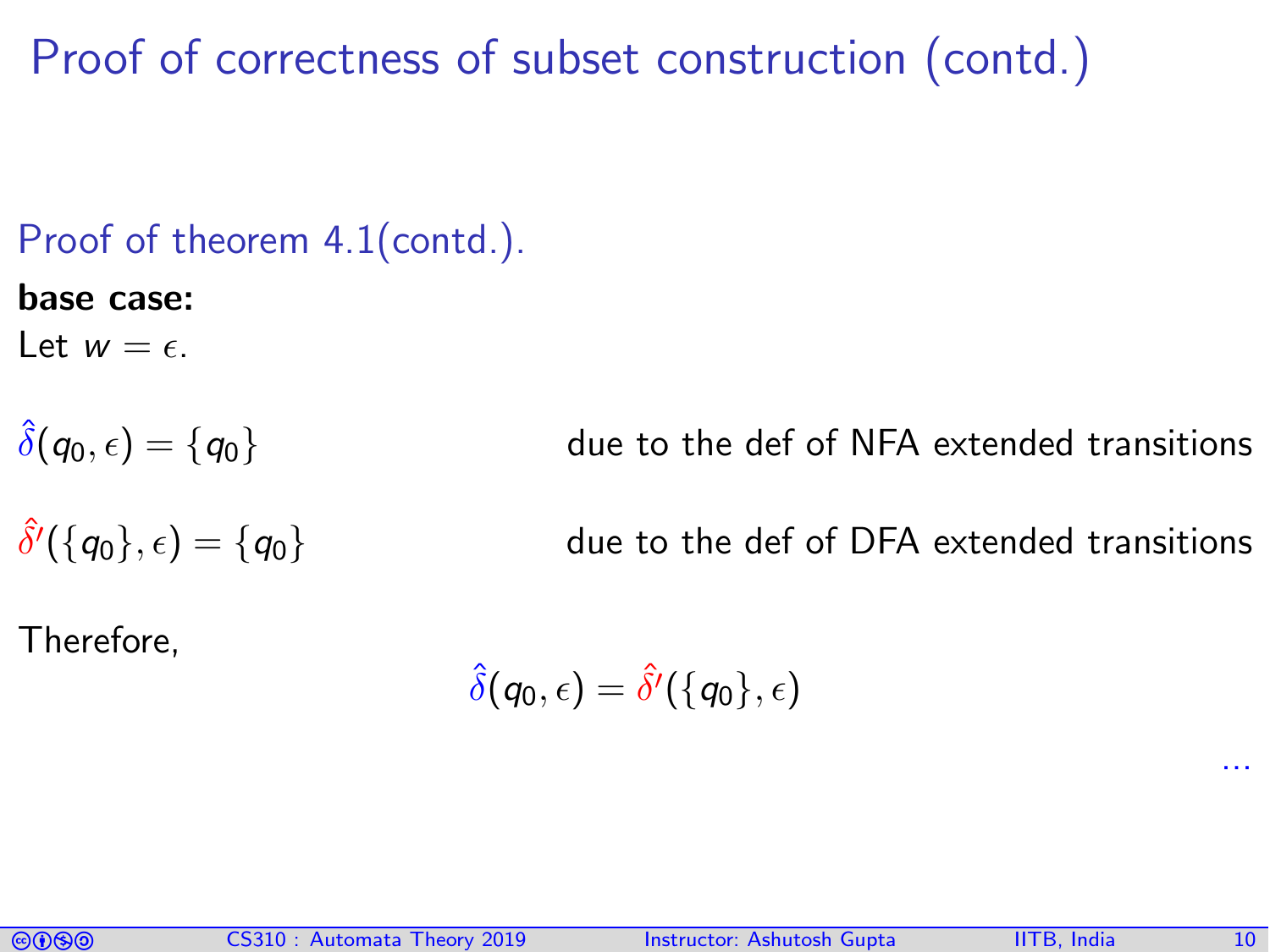Proof of correctness of subset construction (contd.)

### Proof of theorem [4.1\(](#page-3-0)contd.).

#### induction step:

Let  $w = xa$ , where x is a word in  $\Sigma^*$  and a is a letter in  $\Sigma$ .

Due to induction hypothesis, we assume  $\hat{\delta}(q_0, \mathrm{x}) = \hat{\delta'}(\{q_0\}, \mathrm{x}) = S.$ 

Due to the definition of  $\hat{\delta}$ ,  $\hat{\delta}(q_0, xa) = \bigcup_{\alpha \in S} \delta(q, a)$ .

Due to the definition of  $\hat{\delta}', \hat{\delta}'(\{q_0\}, x) = \delta'(S, a) = \bigcup_{q \in S} \delta(q, a).$ Therefore,  $\hat{\delta}(q_0, xa) = \hat{\delta'}(\{q_0\}, xa)$ .  $\overline{\delta''(q_0, xa)}$ . Since  $\delta'$  is defined in the terms of  $\delta$ , we apply the definition.

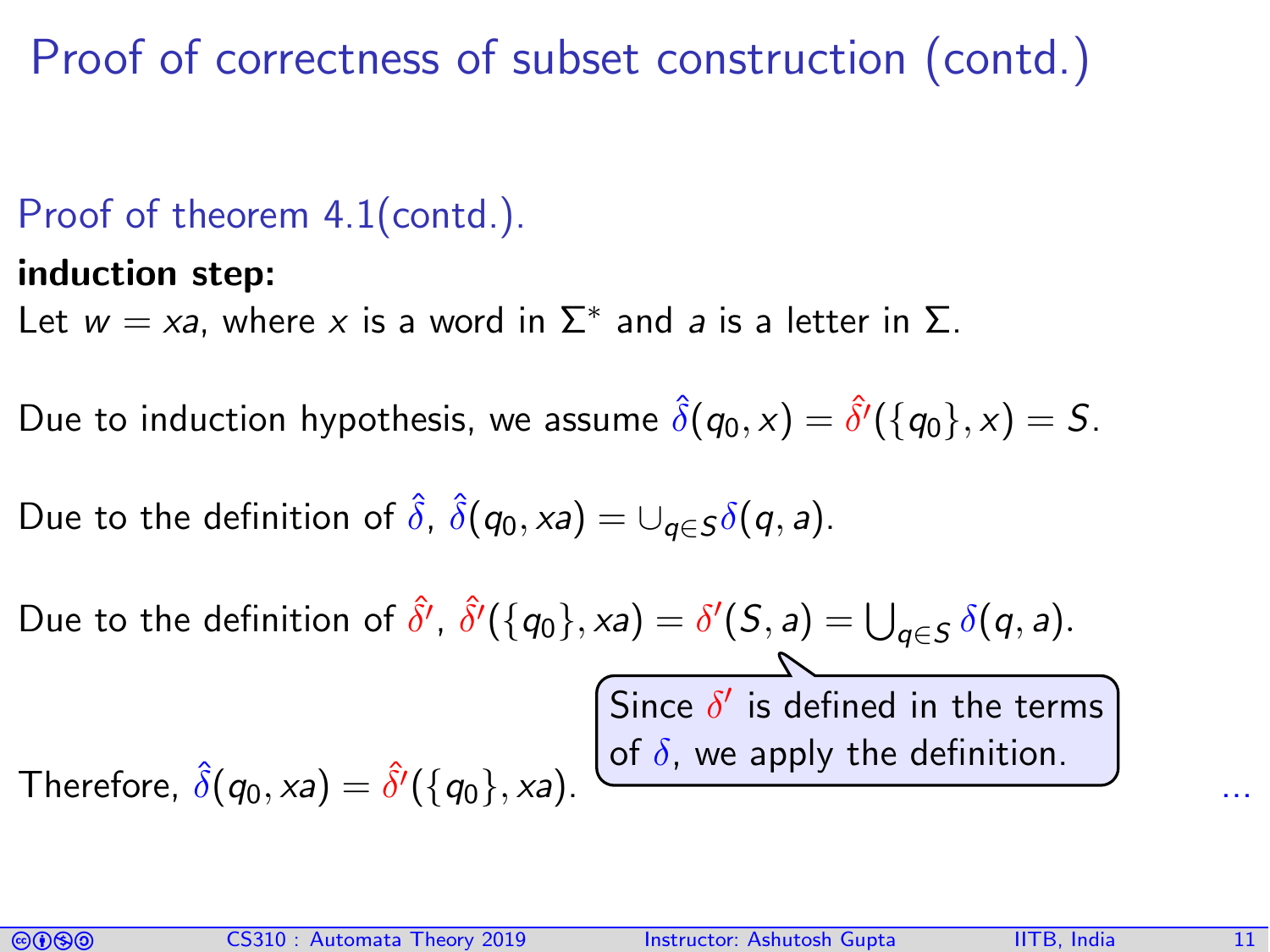Proof of correctness of subset construction (contd.)

Proof of theorem [4.1\(](#page-3-0)contd.).

claim:  $L(A) = L(A')$ If w is accepted by A,  $\hat{\delta}(q_0, w)$  has a state q such that  $q \in F$ . **If**,  $q \in \hat{\delta}'(\{q_0\}, w)$ , which is  $\hat{\delta}'(\{q_0\}, w) \cap F \neq \emptyset$ .

- **►** iff,  $\hat{\delta}'(\{q_0\}, w) \in F'.$
- Iff, w is accepted by  $A'$ .

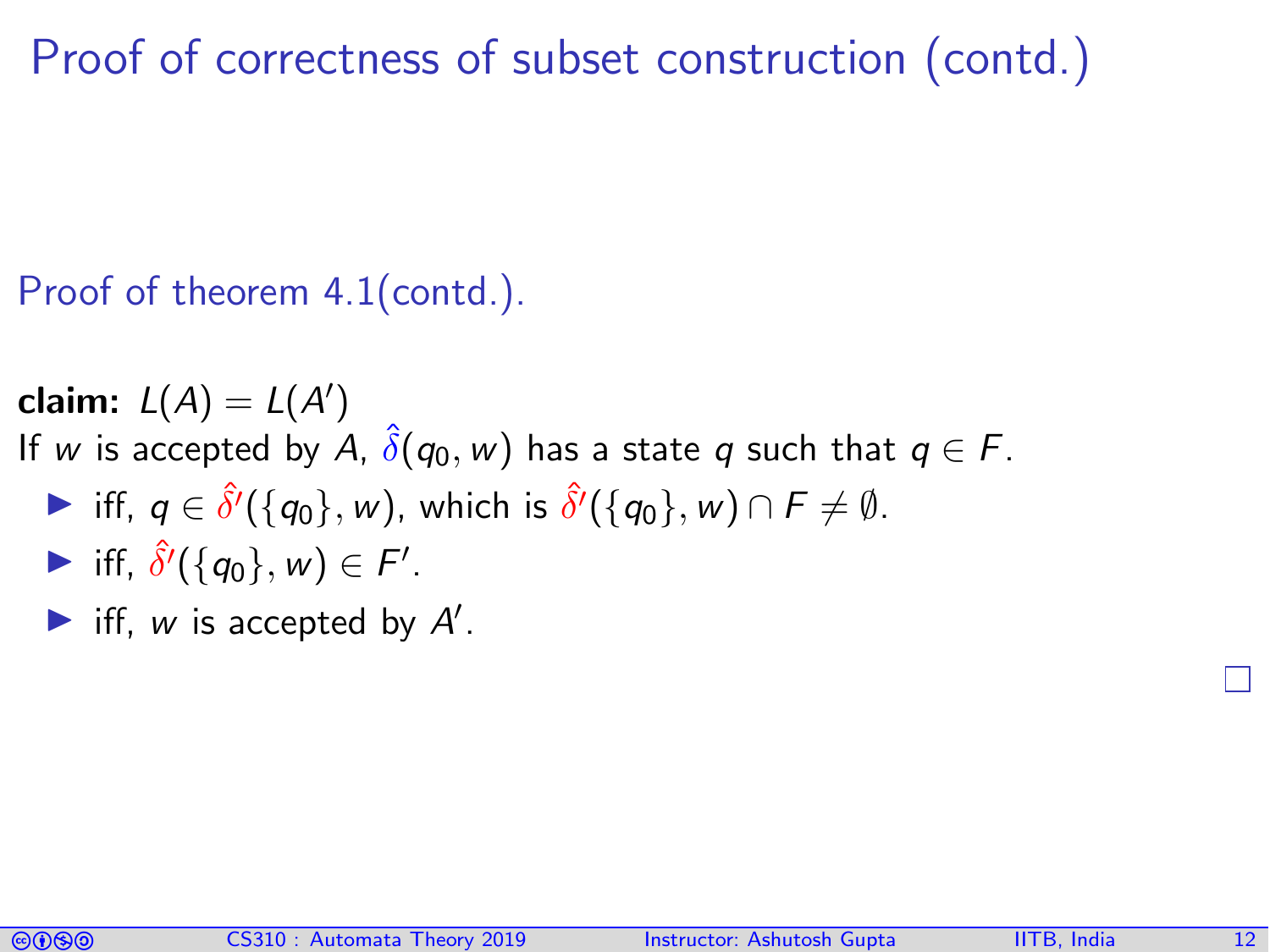## Complexity of the subset construction

- If NFA has n states DFA potentially has  $2^n$  states. exponential blowup
- $\blacktriangleright$  However, not all states are reachable most of the times.
- Example 4.2
- Consider our example.



Out of 8 states, only 3 states are reachable from the initial state.

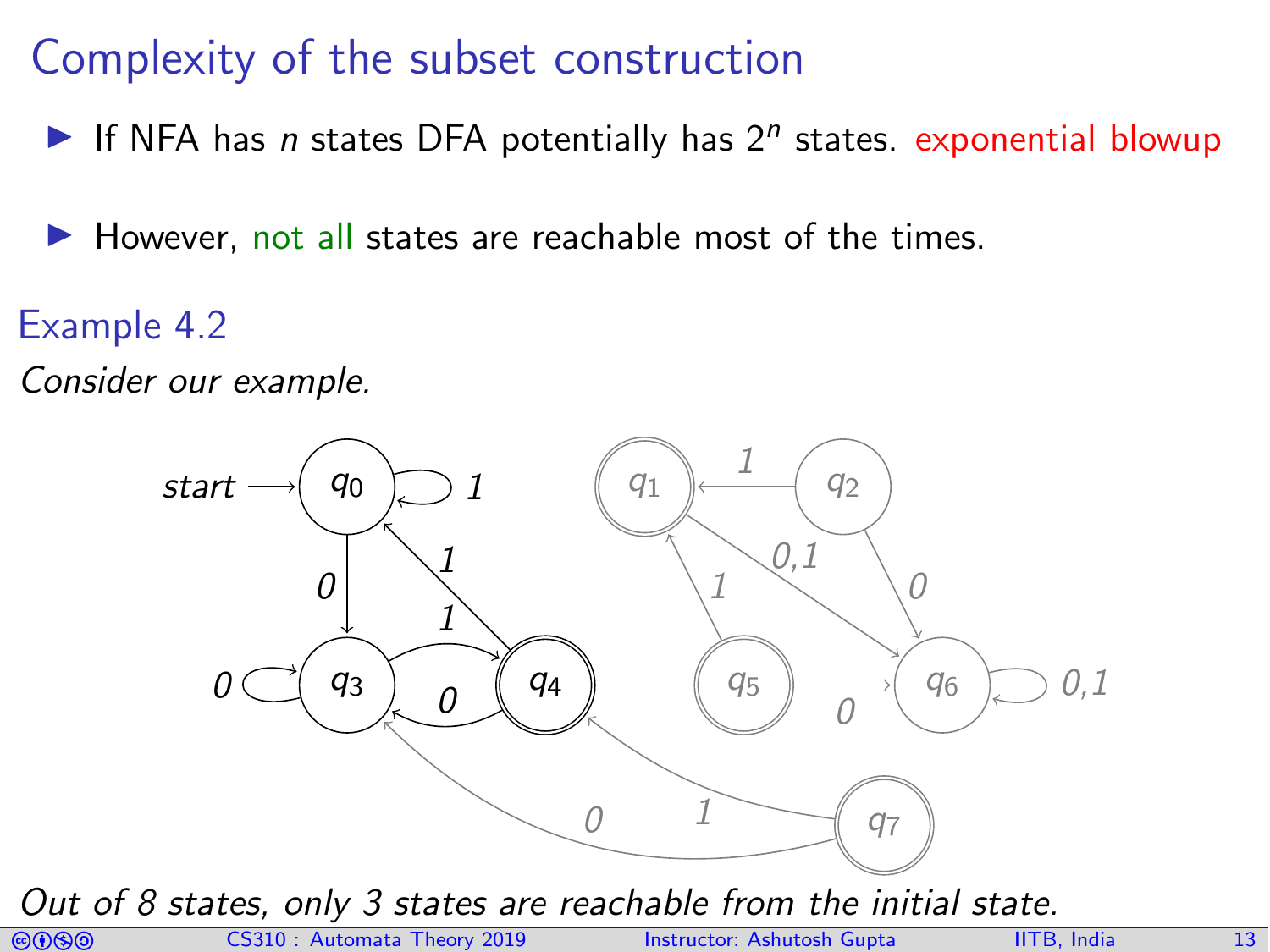Idea alert! : exponential blowup

# Exponential Bad!



# Polynomial Good!

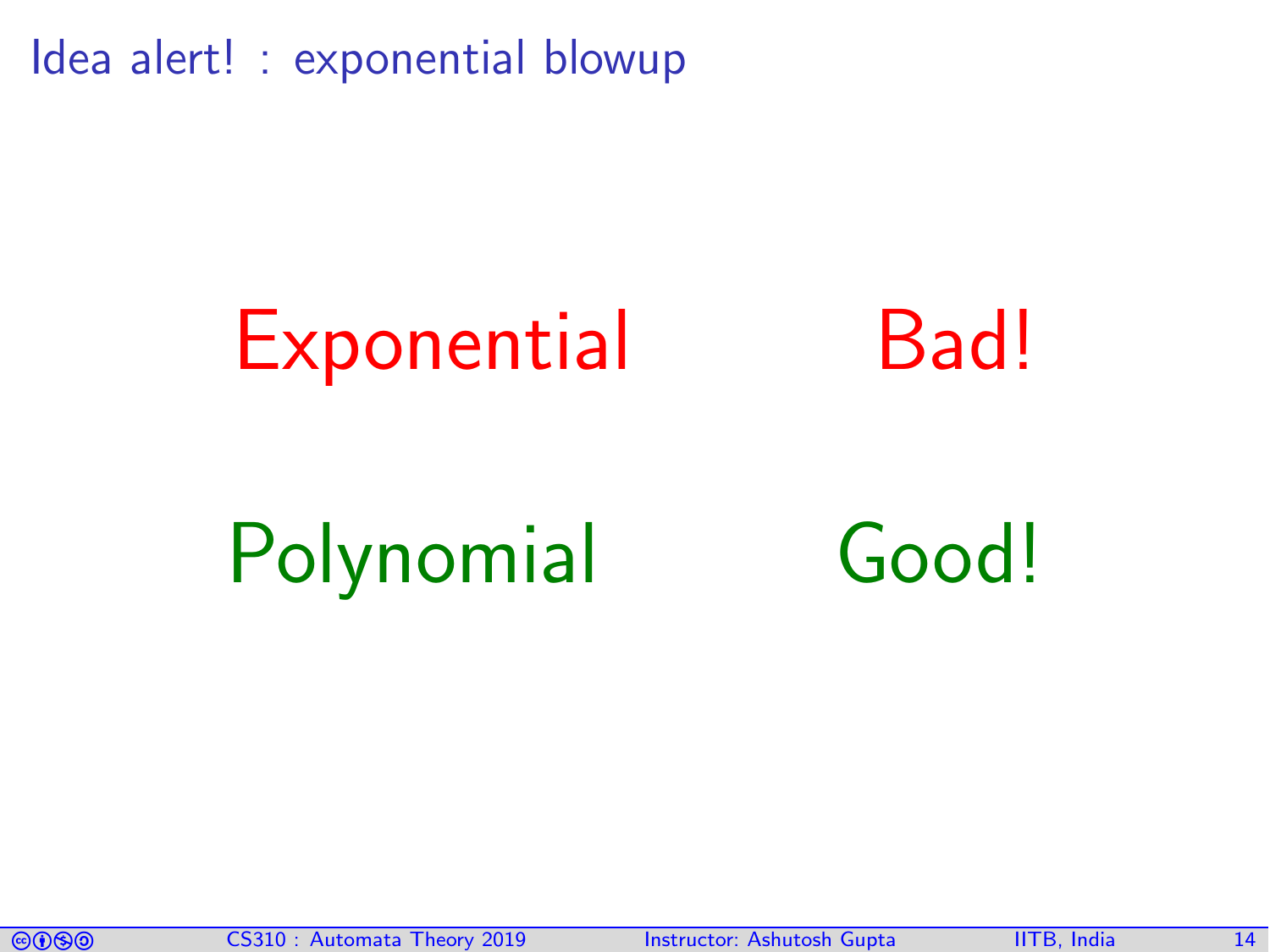## Incremental generation of DFA

#### **Algorithm 4.1:** NFA2DFA( NFA  $A = (Q, \Sigma, \delta, q_0, F)$  )

```
Output: DFA A' = (Q', \Sigma, \delta', \{q_0\}, F')Q' := \emptyset;\delta' := \emptyset;\mathcal{F}' := \emptyset;worklist := \{\{q_0\}\};while worklist \neq \emptyset do
        choose S \in worklist;
        worklist := worklist \{S};
 \qquad if S \in Q' then continue;
 Q' := Q' \cup \{S\};if S \cap F \neq \emptyset then F' := F' \cup \{S\};foreach a \in \Sigma do
\vert \quad \vert \quad S':=\, \cup_{q\in S}\,\delta(q,a);\delta' := \delta'[(S, a) \mapsto S'];\|\quad\| worklist := worklist \cup {S'}
```
return  $(Q',\Sigma,\delta',\{q_0\},F')$ 

The above algorithm avoids exponential blow up, if the output DFA does not have exponentially many states.

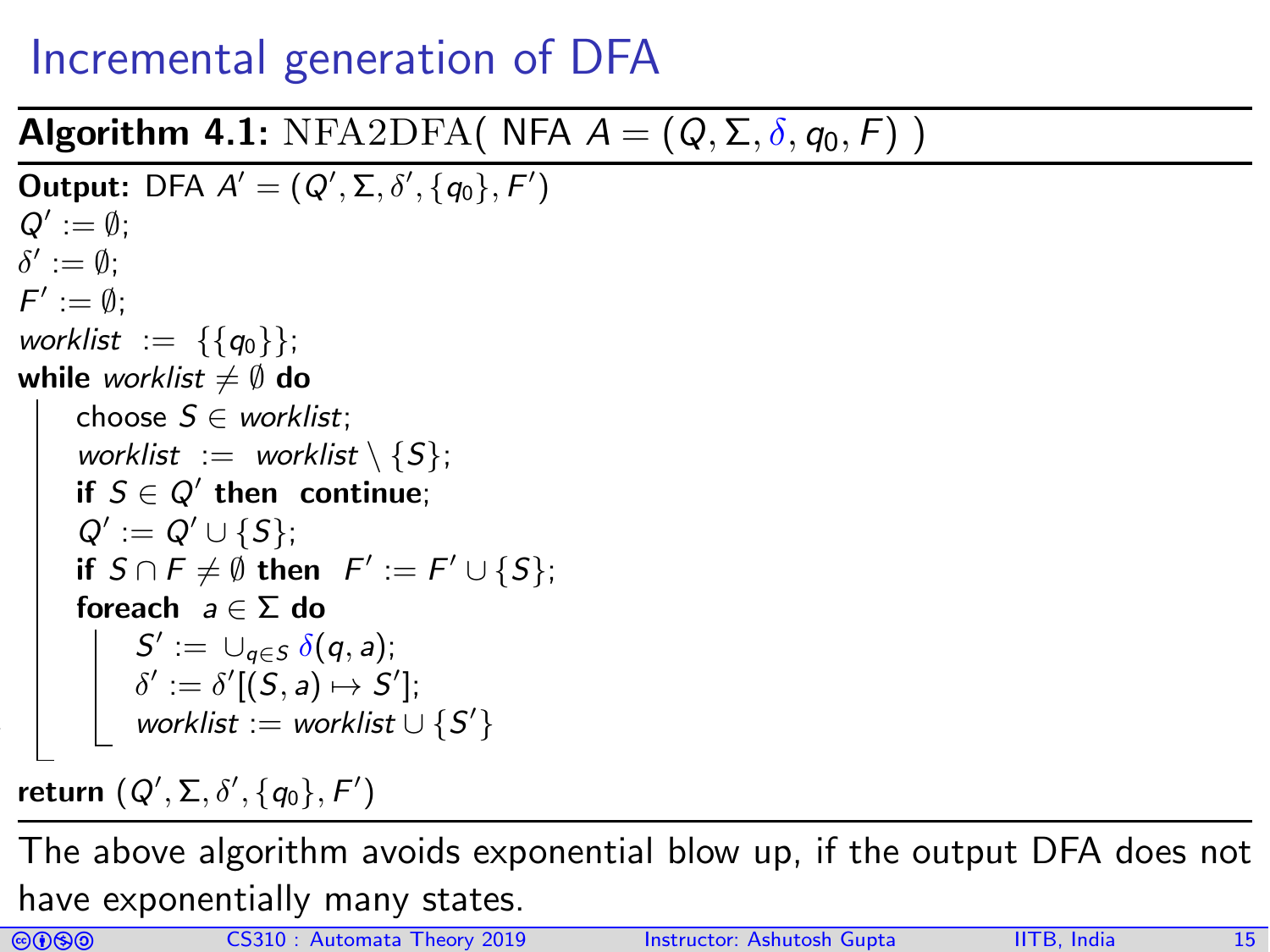## Example: incremental DFA construction



Let us construct an equivalent DFA:

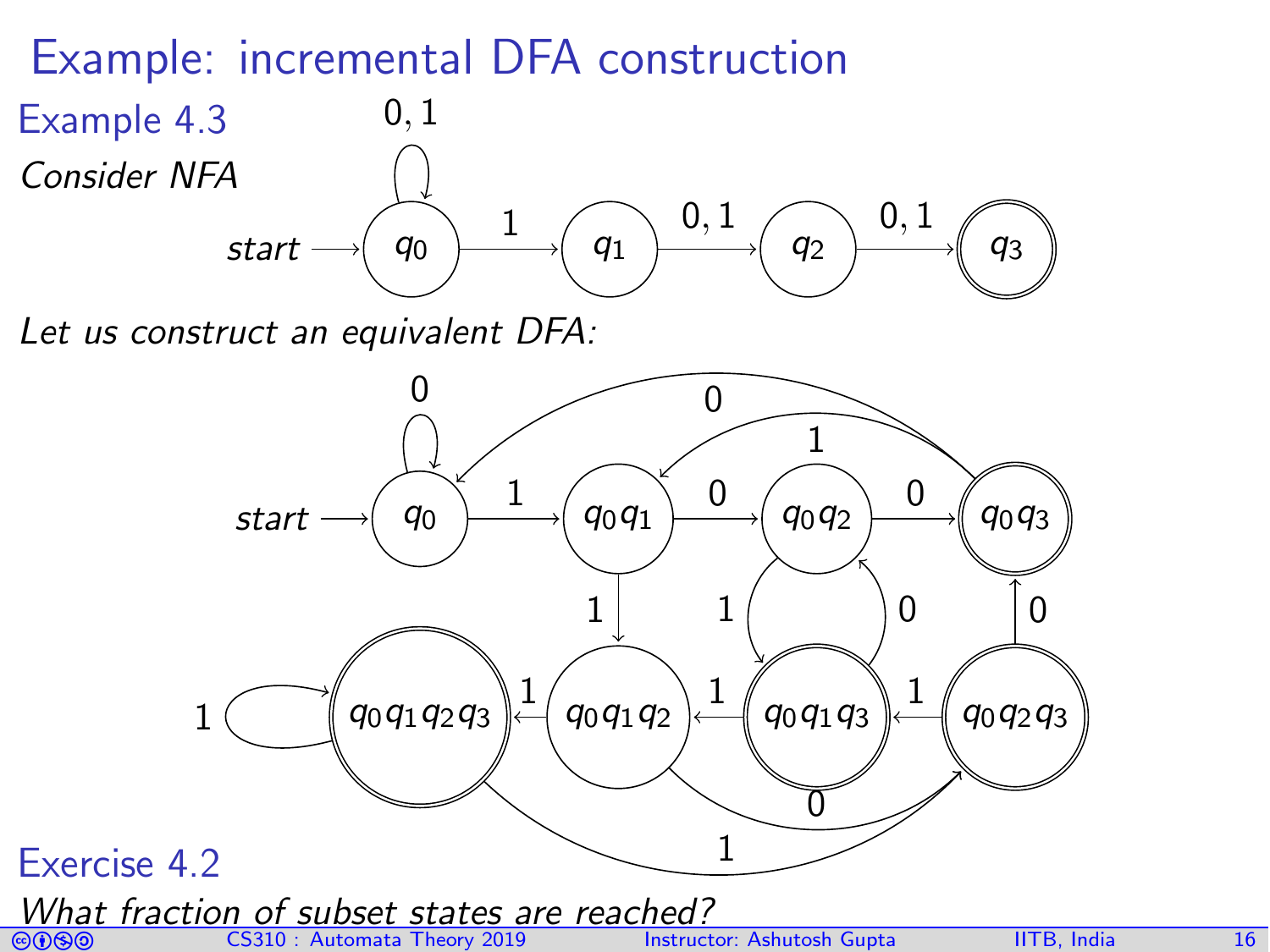Theoretically, there is a potential exponential explosion.

How do we know there is necessary explosion for some NFA's?

#### Exercise 4.3

- a. Does one such example be enough?
- b. How do we prove that there is no small equivalent DFA for an NFA?

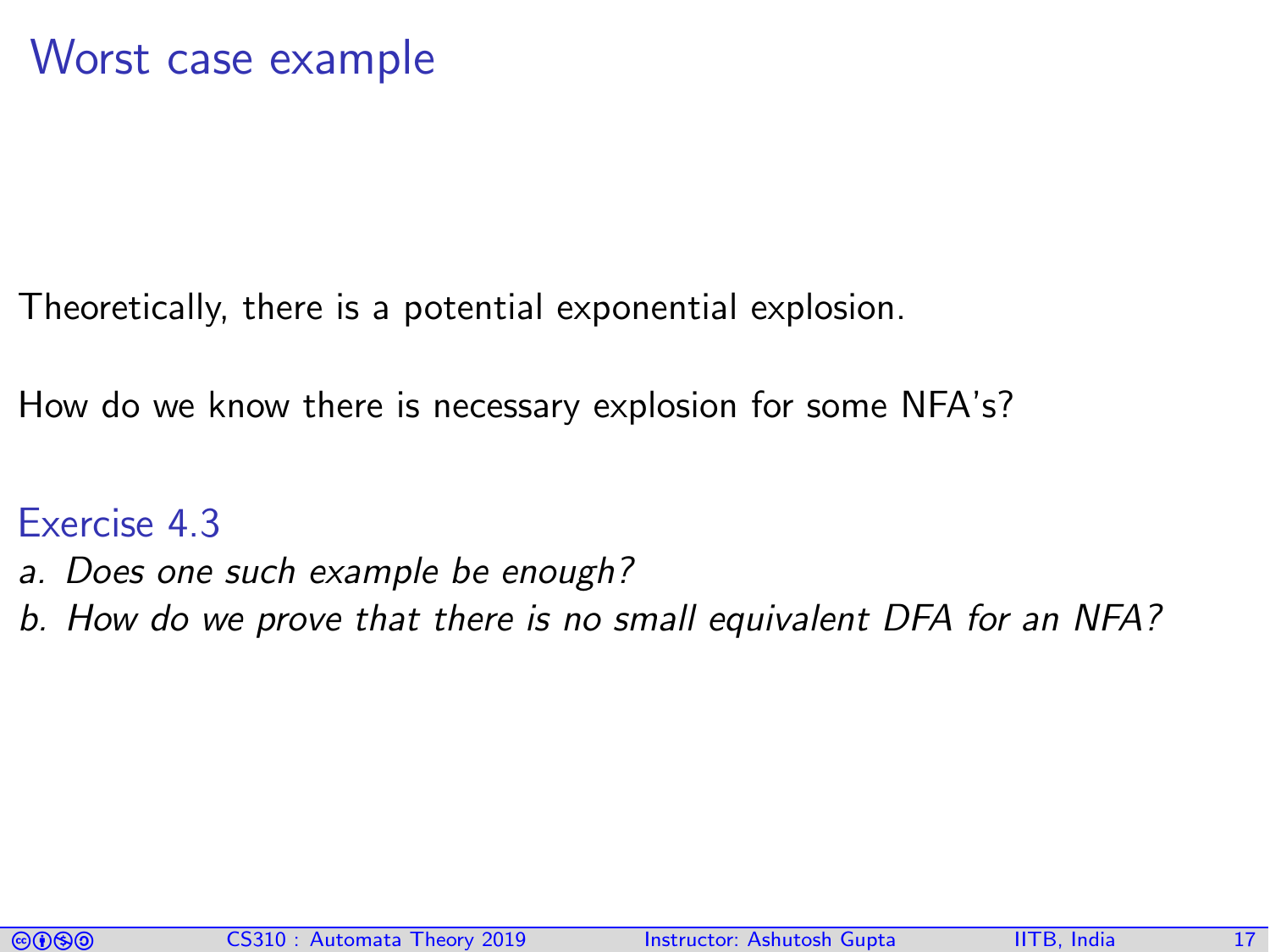## Proving lower size bound

- $\blacktriangleright$  The evidence of blow up is a family of examples.
	- $\blacktriangleright$  For each number *n*, there is a larger example
- $\triangleright$  For each example in family, we show that there is a contradiction if a small DFA exists.

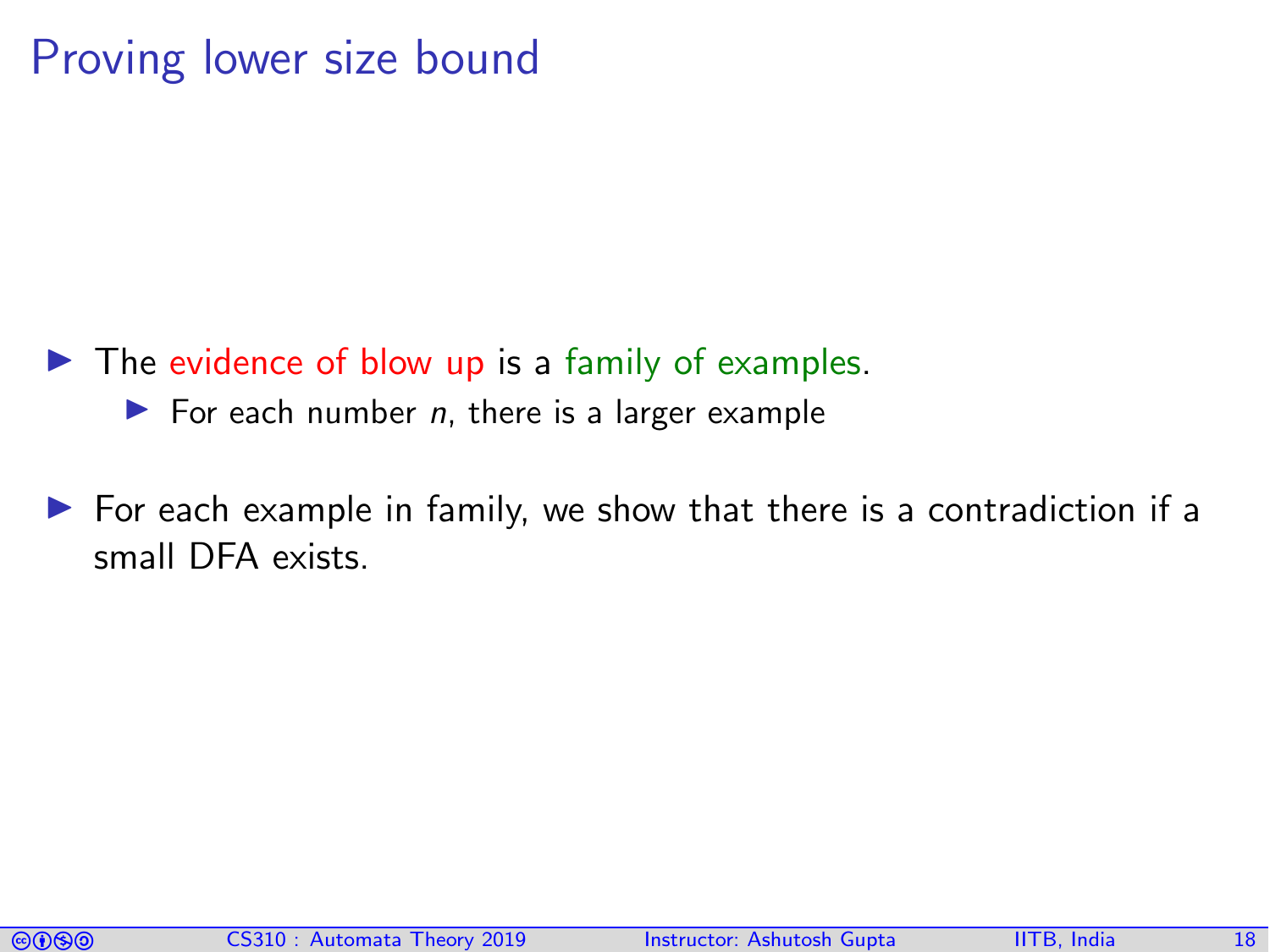## Exponential blow up family I

For some *n*,  $L_n = \{w | n$ th symbol from the end is 1.

The following NFA recognizes  $L_n$ .



Since we do not know when the word is going to end, DFA needs to keep the record of last  $n$  symbols.

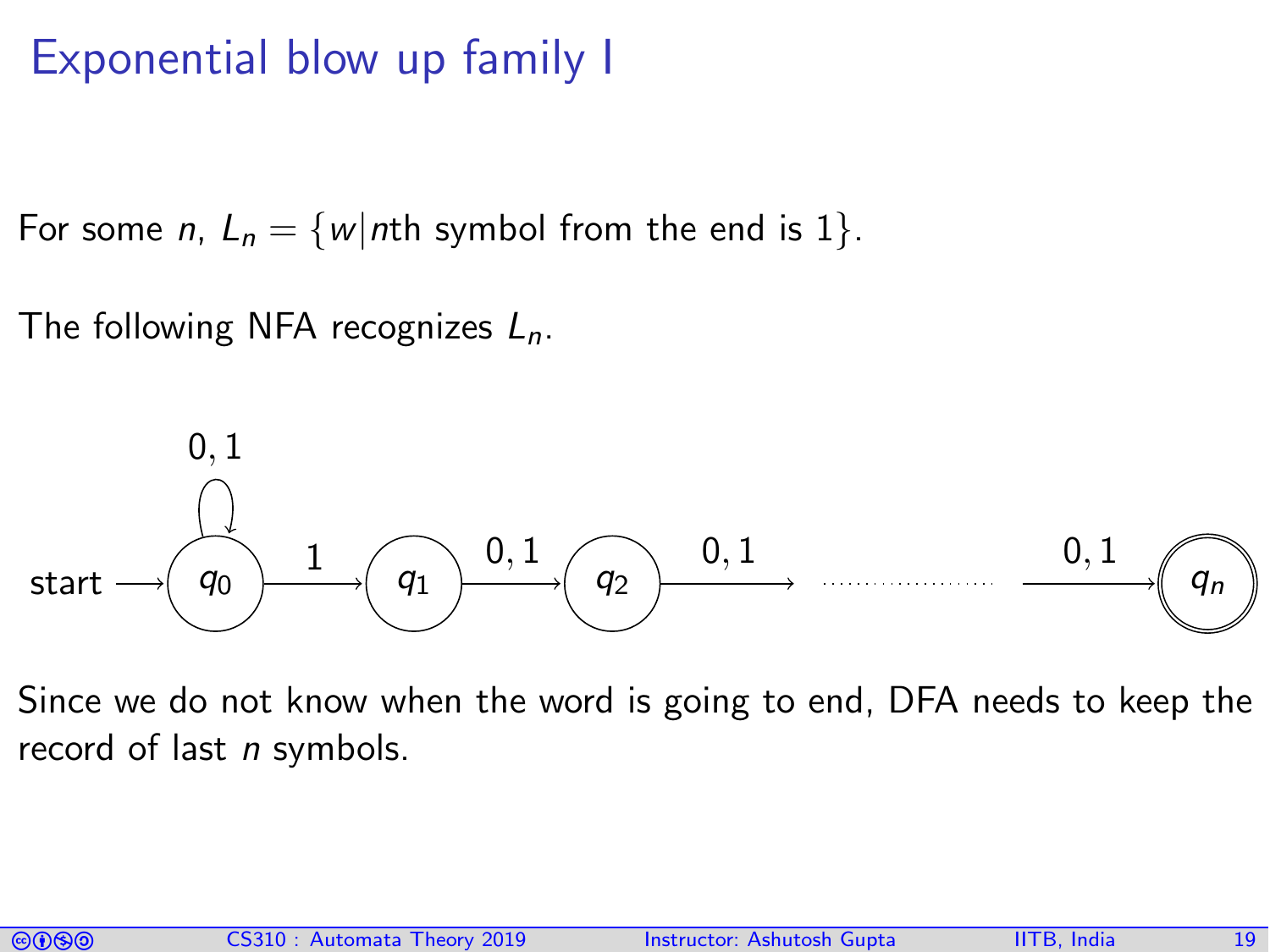Exponential blow up family II

Theorem 4.2 No DFA states fewer than  $2^n$  states can recognize  $L_n$ .

#### Proof.

Let us suppose such a DFA A exists.

There must be two different words  $a_1, ..., a_n$  and  $b_1, ..., b_n$  such that both of them end up in the same state q of  $A_{\cdot(\text{why?})}$ 



Let us suppose  $a_i$  and  $b_i$  are different.

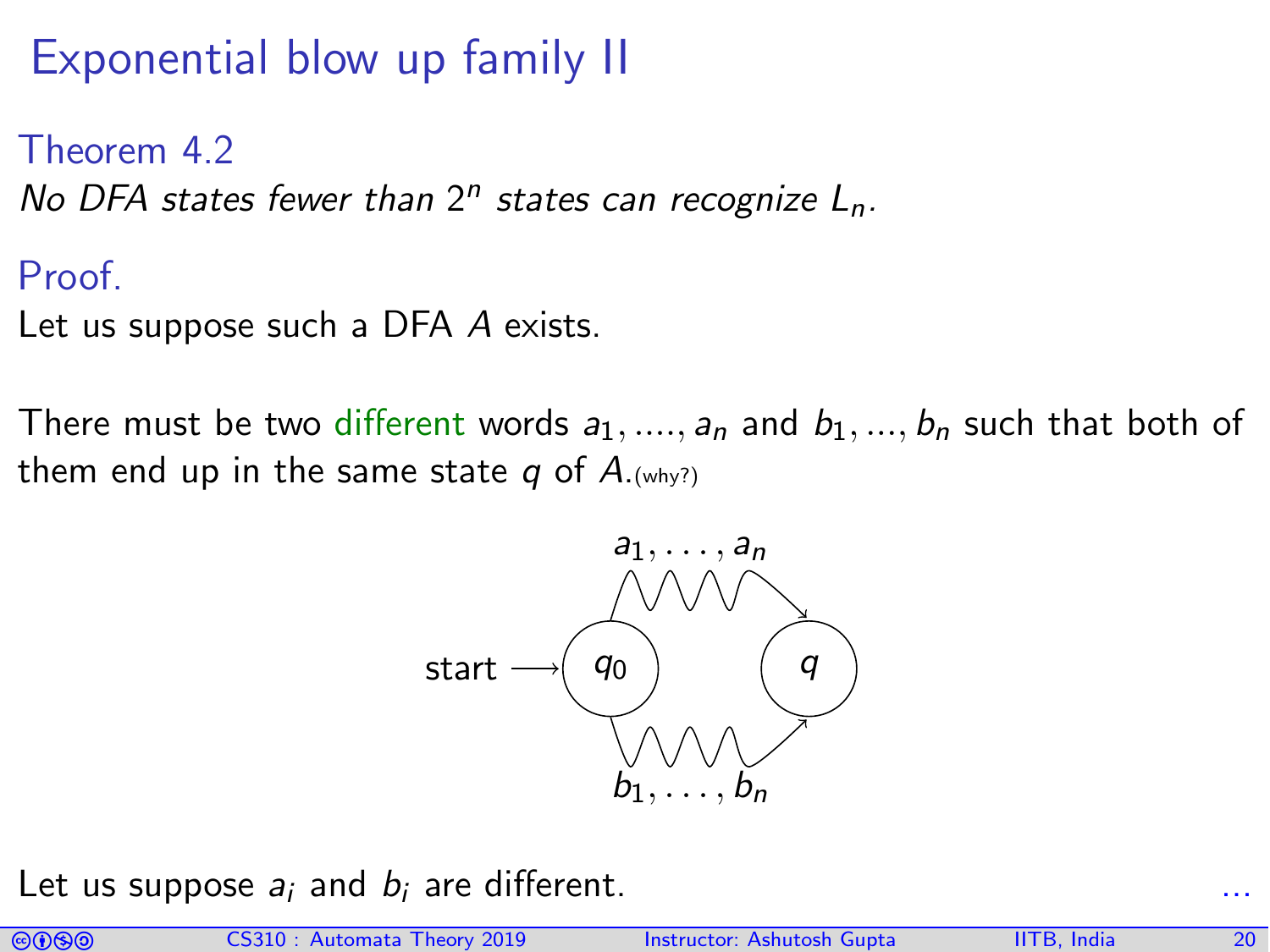## Exponential blow up family II

## Proof(contd.)

Without loss of generality(why?), we can assume  $a_i = 0$  and  $b_i = 1$ .

Now consider words

► 
$$
w = a_1, ..., a_i, ..., a_n, 0^{i-1}
$$
, which is not in  $L_n$ .  
\n►  $w' = b_1, ..., b_i, ..., b_n, 0^{i-1}$ , which is in  $L_n$ .

Since A is DFA,  $w$  amd  $w'$  will finish in the same state of A, say  $q'._{(\text{why?})}$ 



A will either accept or reject both  $w$  or  $w'$  simultaneously. Contradiction.

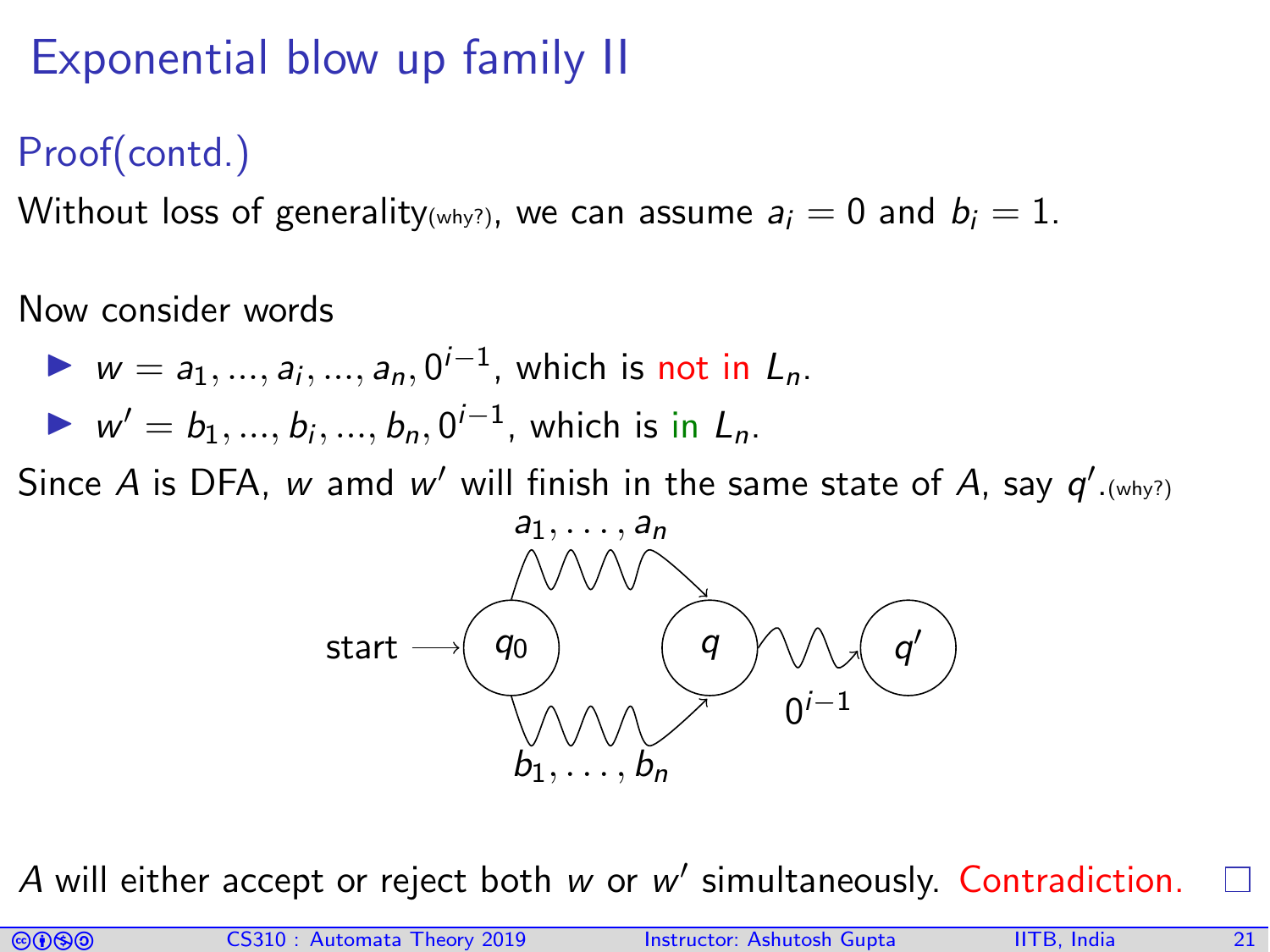NFAs and DFAs can recognize same regular languages.

If we add more features in the automaton, would we cover more languages?

To be continued...